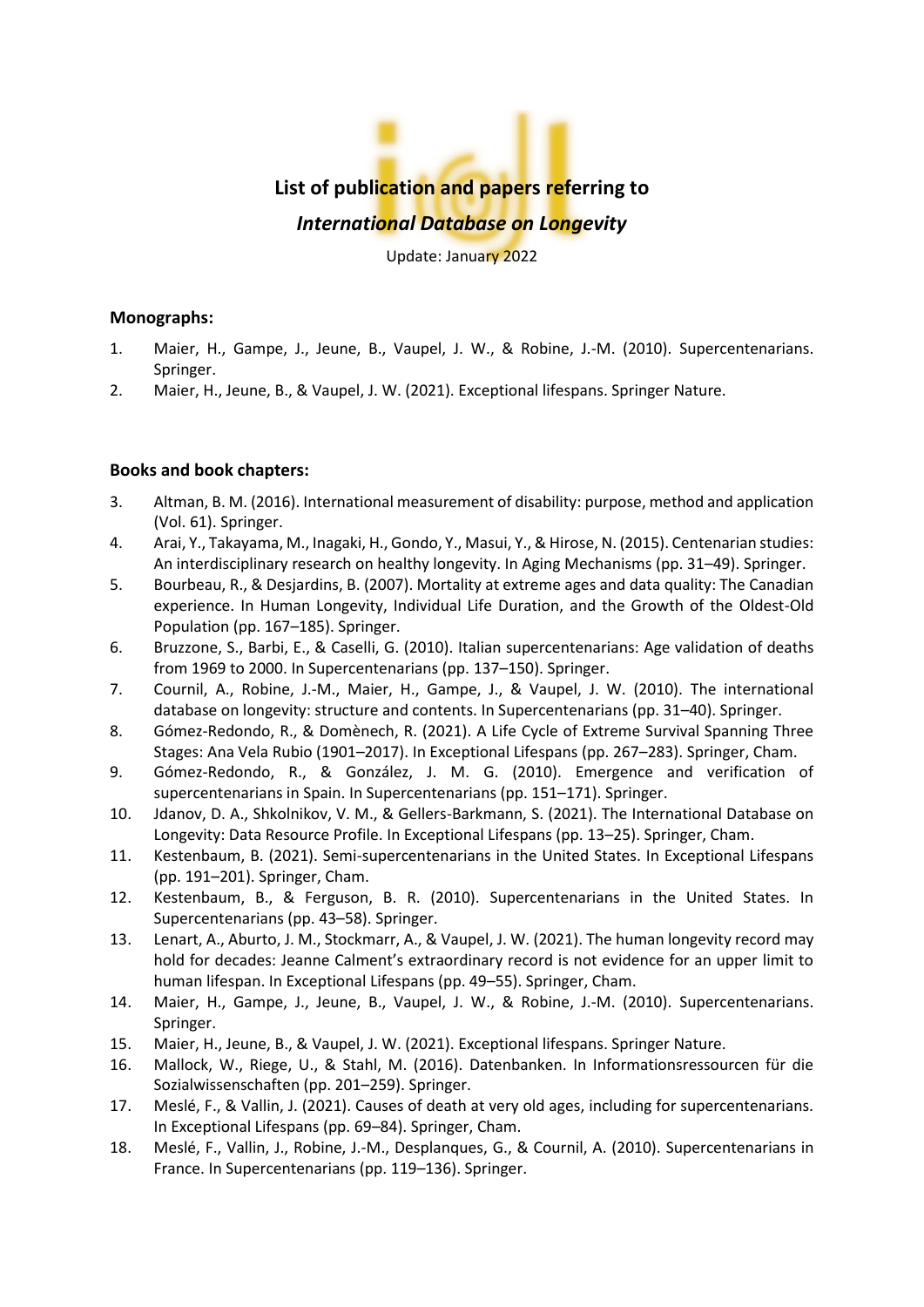- 19. Nay, R., & Garratt, S. (2009). Nursing older people: issues and innovations. Elsevier Health Sciences.
- 20. Ouellette, N., Meslé, F., Vallin, J., & Robine, J.-M. (2021). Supercentenarians and Semisupercentenarians in France. In Exceptional Lifespans (pp. 105–123). Springer, Cham.
- 21. Poulain, M. (2010). On the age validation of supercentenarians. In Supercentenarians (pp. 3– 30). Springer.
- 22. Poulain, M. (2019). Individual longevity versus population longevity. In Centenarians (pp. 53– 70). Springer.
- 23. Poulain, M., & Mackowicz, J. (2021). Positive Ageing and Learning from Centenarians: Living Longer and Better. Routledge.
- 24. Robine, J., & Jagger, C. (2003). What do we know about the cognitive status of supercentenarians? In Brain and Longevity (pp. 145–152). Springer.
- 25. Robine, J.-M. (2007). Research issues on human longevity. In Human longevity, individual life duration, and the growth of the oldest-old population (pp. 7–42). Springer.
- 26. Rocchi, P. (2017). Reliability is a New Science: Gnedenko Was Right. Springer.
- 27. Saito, Y. (2010). Supercentenarians in Japan. In Supercentenarians (pp. 75–99). Springer.
- 28. Siegel, J. S. (2012). Concepts and Theories of Longevity. In The Demography and Epidemiology of Human Health and Aging (pp. 685–729). Springer.
- 29. Stone, L. F. (2003). Studies in the demography of supercentenarians in the United States. University of Pennsylvania.
- 30. Teixeira, L., Araújo, L., Paúl, C., & Ribeiro, O. (2020a). Centenarian Studies Across Europe. In Centenarians (pp. 53–65). Springer.
- 31. Teixeira, L., Araújo, L., Paúl, C., & Ribeiro, O. (2020b). Centenarians: A European Overview. Springer.
- 32. Teixeira, L., Araújo, L., Paúl, C., & Ribeiro, O. (2020c). Methodological Note. In Centenarians (pp. 9–19). Springer.
- 33. Teixeira, L., Araújo, L., Paúl, C., & Ribeiro, O. (2020d). Profiling European Centenarians. In Centenarians (pp. 21–51). Springer.
- 34. Villavicencio, F., & Aburto, J. M. (2021). Does the risk of death continue to rise among supercentenarians? In Exceptional Lifespans (pp. 37–48). Springer, Cham.
- 35. Wagner, P. (2011). Vitality heterogeneity in the strehler-mildvan theory of mortality. Max-Planck-Inst. für Demografische Forschung.
- 36. Wessig, K. (2015). Das mobile Internet und seine mögliche Bedeutung für die Zukunftsmärkte alternder sich wandelnder Gesellschaften. In Marktplätze im Umbruch (pp. 483–493). Springer.
- 37. Young, R. (2010). Age 115 or more in the United States: Fact or fiction? In Supercentenarians (pp. 247–284). Springer.
- 38. Young, R. D. (2021). 113 in 1928? Validation of Delina Filkins as the First "Second-Century Teenager." In Exceptional Lifespans (pp. 241–255). Springer, Cham.

## **Journal articles:**

- 39. Alvarez, J.-A., Villavicencio, F., Strozza, C., & Camarda, C. G. (2021). Regularities in human mortality after age 105. PloS one, 16(7), e0253940.
- 40. Arai, Y., Inagaki, H., Takayama, M., Abe, Y., Saito, Y., Takebayashi, T., et al. (2014). Physical independence and mortality at the extreme limit of life span: supercentenarians study in Japan. Journals of Gerontology Series A: Biomedical Sciences and Medical Sciences, 69(4), 486–494.
- 41. Barbi, E., Lagona, F., Marsili, M., Vaupel, J. W., & Wachter, K. W. (2018). The plateau of human mortality: Demography of longevity pioneers. Science, 360(6396), 1459–1461.
- 42. Belzile, L. R., Davison, A. C., Gampe, J., Rootzén, H., & Zholud, D. (2021). Is there a cap on longevity? A statistical review. arXiv preprint arXiv:2104.07843.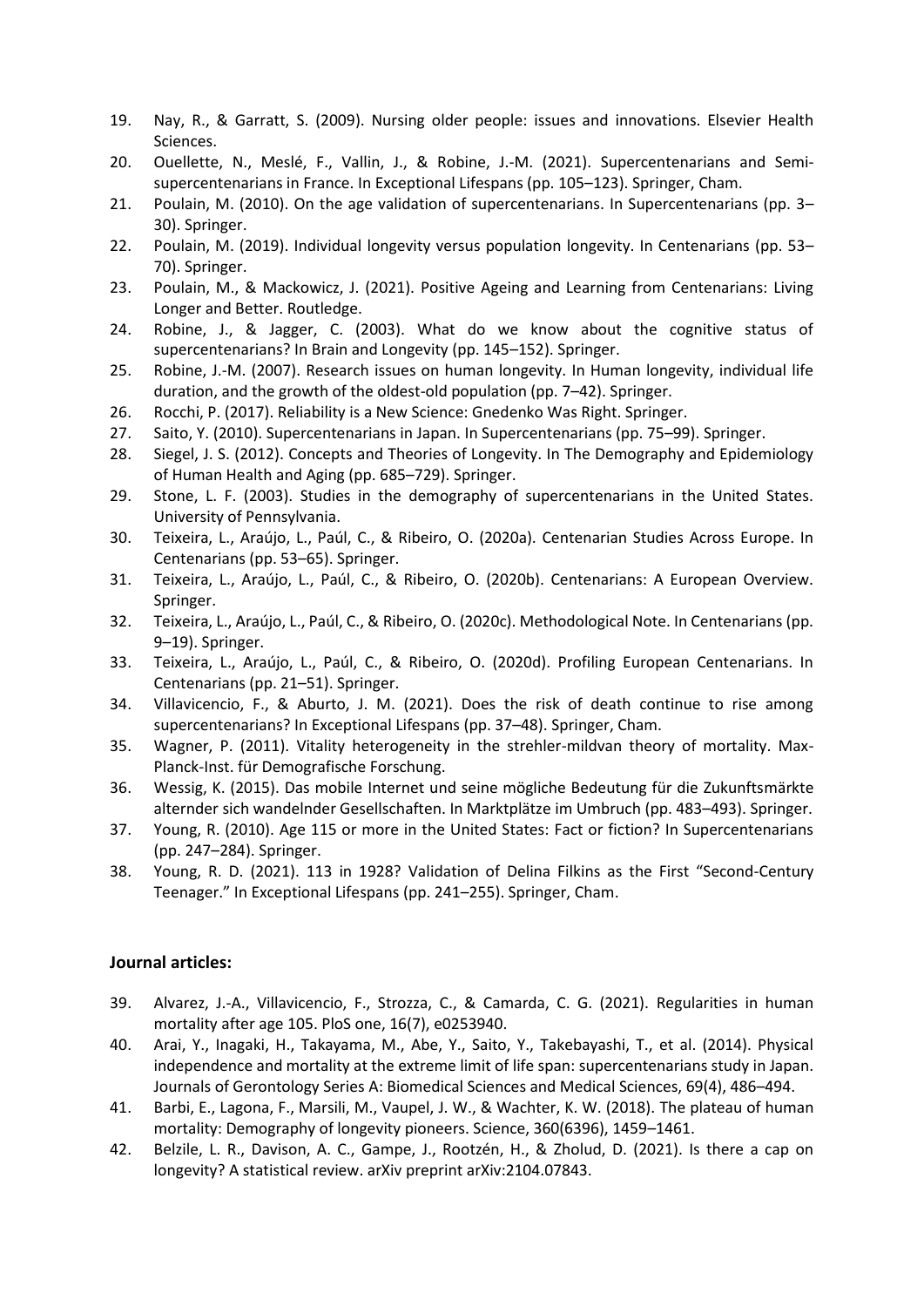- 43. Belzile, L. R., Davison, A. C., Rootzén, H., & Zholud, D. (2020). Human mortality at extreme age. arXiv preprint arXiv:2001.04507.
- 44. Braaksma, B. (2016). MODERNISATION AT STATISTICS NETHERLANDS: A STRATEGIC AGENDA. Eesti Statistika Kvartalikiri.
- 45. Brown, N. J., Albers, C. J., & Ritchie, S. J. (2017). Contesting the evidence for limited human lifespan. Nature, 546(7660), E6–E7.
- 46. Brown, R. L. (2012). H. Maier, J. Gampe, B. Jeune, JM. Robine, and J. Vaupel (Eds.). 2010. Supercentenarians. Heidelberg: Springer-Verlag. Canadian Studies in Population [ARCHIVES], 39(1–2), 135–140.
- 47. Camarda, C. G., Dang, L. H. K., Meslé, F., Robine, J.-M., & Vallin, J. (2020). RE: Premature claim of a plateau of human mortality: the role of sample size.
- 48. Camarda, G. (2021). Regularities in human mortality after age 105.
- 49. Carey, J. R. (2010). Heiner Maier, Jutta Gampe, Bernard Jeune, Jean‐Marie Robine, and James W. Vaupel (eds.): Supercentenarians.
- 50. Caselli, G., Battaglini, M., & Capacci, G. (2018). Journal of Ageing Science.
- 51. Caselli, G., Battaglini, M., & Capacci, G. (2020). Beyond one hundred: A cohort analysis of Italian centenarians and semisupercentenarians. The Journals of Gerontology: Series B, 75(3), 591–600.
- 52. Cheung, S. L. K., ROBINE, J. M., & Caselli, G. (2008). The use of cohort and period data to explore changes in adult longevity in low mortality countries. Genus, 101–129.
- 53. Cheung, S. L. K., Robine, J.-M., Paccaud, F., & Marazzi, A. (2009). Dissecting the compression of mortality in Switzerland, 1876-2005. Demographic Research, 21, 569–598.
- 54. Cheung, S. L. K., Robine, J.-M., Tu, E. J.-C., & Caselli, G. (2005). Three dimensions of the survival curve: Horizontalization, verticalization, and longevity extension. Demography, 42(2), 243–258.
- 55. COLES, T. O. L. (n.d.). Searching for the Secrets Of the Super Old.
- 56. Dang, H. K. L., Meslé, F., & Ouellette, N. (n.d.). Risques de décès aux âges extrêmes de la vie Premiers résultats sur la population française, belge et canadienne-française.
- 57. Davison, A. (2018). "The life of man, solitary, poore, nasty, brutish, and short": Discussion of the paper by Rootzen and Zholud. Extremes, 21(ARTICLE), 365–372.
- 58. de Grey, A. D. (2017). Response to Milholland et al.(Rejuvenation Res. 2017; 20: 437–440). Rejuvenation research, 20(5), 440–441.
- 59. Doblhammer, G. (2006). Das Alter ist weiblich. Der Gynäkologe, 39(5), 346–353.
- 60. Doblhammer, G., Scholz, R., & Maier, H. (2005). Month of birth and survival to age 105+: Evidence from the age validation study of German semi-supercentenarians. Experimental Gerontology, 40(10), 829–835.
- 61. Dong, X., Milholland, B., & Vijg, J. (2016). Evidence for a limit to human lifespan. Nature, 538(7624), 257–259.
- 62. Erten-Lyons, D., Sherbakov, L. O., Piccinin, A. M., Hofer, S. M., Dodge, H. H., Quinn, J. F., et al. (2012). Review of selected databases of longitudinal aging studies. Alzheimer's & Dementia, 8(6), 584–589.
- 63. Feifel, J., Genz, M., & Pauly, M. (2017). Who wants to live forever? An analysis of the maximum lifespan in the US. Preprint: Institute of Statistics, Ulm University.
- 64. Feifel, J., Genz, M., & Pauly, M. (2018). The Myth of Immortality: An Analysis of the Maximum Lifespan of US Females. Preprint, Ulm University and Institute for Finance-and Actuarial Science, Ulm. url: https://www. ifa-ulm. de/fileadmin/user upload/download/forschung/2018 ifa Feifeletal The-Myth-of-Immortality-An Analysis-of-the-Maximum-Lifespan-of-US-Females. pdf.
- 65. Ferreira, A., & Huang, F. (2018). Is human life limited or unlimited? (A discussion of the paper by Holger Rootzén and Dmitrii Zholud). Extremes, 21(3), 373–382.
- 66. Finch, C. E., Beltrán-Sánchez, H., & Crimmins, E. M. (2014). Uneven futures of human lifespans: Reckonings from Gompertz mortality rates, climate change, and air pollution. Gerontology, 60(2), 183–188.
- 67. Finkelstein, M. (2012). On ordered subpopulations and population mortality at advanced ages. Theoretical population biology, 81(4), 292–299.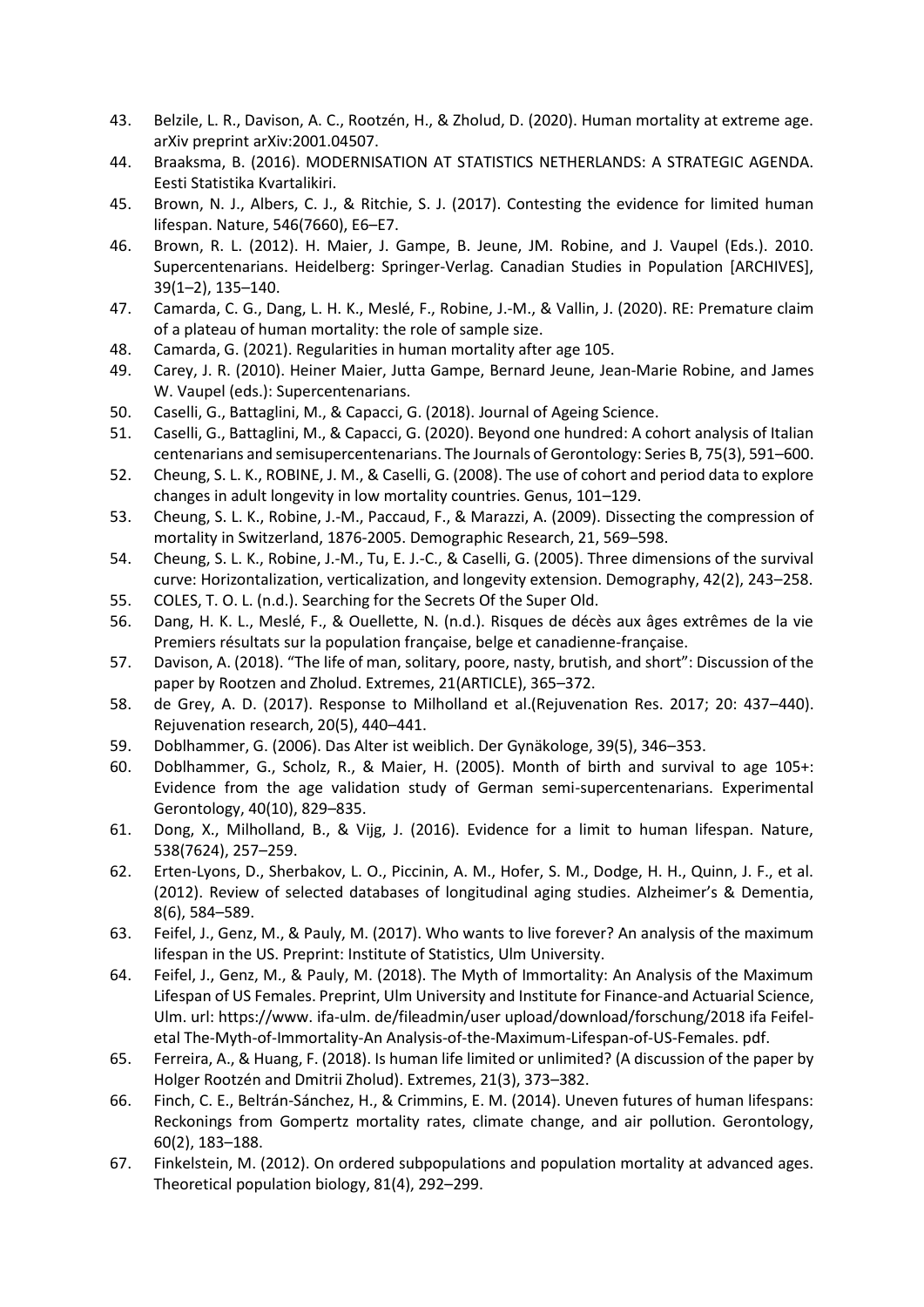- 68. Frąckowiak, T. (n.d.). CECHY OSOBOWOŚCI LUDZI DŁUGOWIECZNYCH. SIŁA UMYSŁU W STAROŚCI, 329.
- 69. Furber, J. (2018). SYSTEMS BIOLOGY OF HUMAN AGING-NETWORK MODEL 2018. Innovation in Aging, 2(suppl\_1), 888–888.
- 70. Gavrilov, L. A., & Gavrilova, N. S. (2011). Mortality measurement at advanced ages: a study of the Social Security Administration Death Master File. North American actuarial journal, 15(3), 432–447.
- 71. Gavrilova, N., & Gavrilov, L. (2018). Testing the limit to human lifespan hypothesis with data on supercentenarians. Innovation in Aging, 2(Suppl 1), 888.
- 72. Gavrilova, N. S., & Gavrilov, L. A. (2015). Biodemography of old-age mortality in humans and rodents. Journals of Gerontology Series A: Biomedical Sciences and Medical Sciences, 70(1), 1– 9.
- 73. Gavrilova, N. S., & Gavrilov, L. A. (2020). Are we approaching a biological limit to human longevity? The Journals of Gerontology: Series A, 75(6), 1061–1067.
- 74. Gavrilova, N. S., Gavrilov, L. A., & Krut'ko, V. N. (2017). Mortality trajectories at exceptionally high ages: A study of supercentenarians. Living to 100 monograph, 2017(1B).
- 75. Gbari, S., Denuit, M., & Trufin, J. (n.d.). QUAND VILFREDO PARETO RENCONTRE JEANNE CALMENT….
- 76. Gbari, S., Poulain, M., Dal, L., & Denuit, M. (2017). Extreme value analysis of mortality at the oldest ages: a case study based on individual ages at death. North American Actuarial Journal, 21(3), 397–416.
- 77. Geddes, L. (2016). Human age limit claim sparks debate. Nature News.
- 78. Gibbs, P., & Zak, N. (n.d.). Review of Longevity Validations at Extreme Ages.
- 79. González, J. M. G., & Marín, R. G. (2018). Evaluación de la calidad de las estadísticas españolas de mortalidad a edades avanzadas. Boletín de la Asociación de Geógrafos Españoles, (76), 455– 478.
- 80. Güttler, J., Shah, R., Georgoulas, C., & Bock, T. (2015). Unobtrusive tremor detection and measurement via human-machine interaction. Procedia Computer Science, 63, 467–474.
- 81. Huang, F., Maller, R., Milholland, B., & Ning, X. (2021). A Mixture Model Incorporating Individual Heterogeneity in Human Lifetimes. bioRxiv.
- 82. Hughes, B. G., & Hekimi, S. (2017). Many possible maximum lifespan trajectories. Nature, 546(7660), E8–E9.
- 83. Jagger, C. (2005). The relationship between increasing life expectancy and healthy life expectancy.
- 84. Jasilionis, D., & Jdanov, D. A. (2020). Health and Survival in the Elderly: Causes of Death, Disability, and Health Expectancy in Global Perspective. Handbook of Global Health, 1–20.
- 85. Kashnitsky, I. (2017). A cohort is not representative of humanity.
- 86. Kašpar, D. (2012). Vybrané teoretické a analytické přístupy demografie k úmrtnosti v nejvyšších věcích: ilustrace na vybraných státech.
- 87. Keiding, N. (2018). Comments to Rootzén & Zholud: Human life is unlimited–but short. Extremes, 21(3), 383–386.
- 88. Klüsener, S., & Scholz, R. D. (2013). Regional hot spots of exceptional longevity in Germany. Vienna yearbook of population research, 137–163.
- 89. Lan Karen Cheung, S., & Robine, J.-M. (2007). Increase in common longevity and the compression of mortality: The case of Japan. Population studies, 61(1), 85–97.
- 90. Le Bourg, E. (2012). Forecasting continuously increasing life expectancy: what implications? Ageing research reviews, 11(2), 325–328.
- 91. Lenart, A., Aburto, J. M., Stockmarr, A., & Vaupel, J. W. (2018). The human longevity record may hold for decades. arXiv preprint arXiv:1809.03732.
- 92. Lenart, A., & Vaupel, J. W. (2017). Questionable evidence for a limit to human lifespan. Nature, 546(7660), E13–E14.
- 93. Leslie, M. (2008). Searching for the secrets of the super old.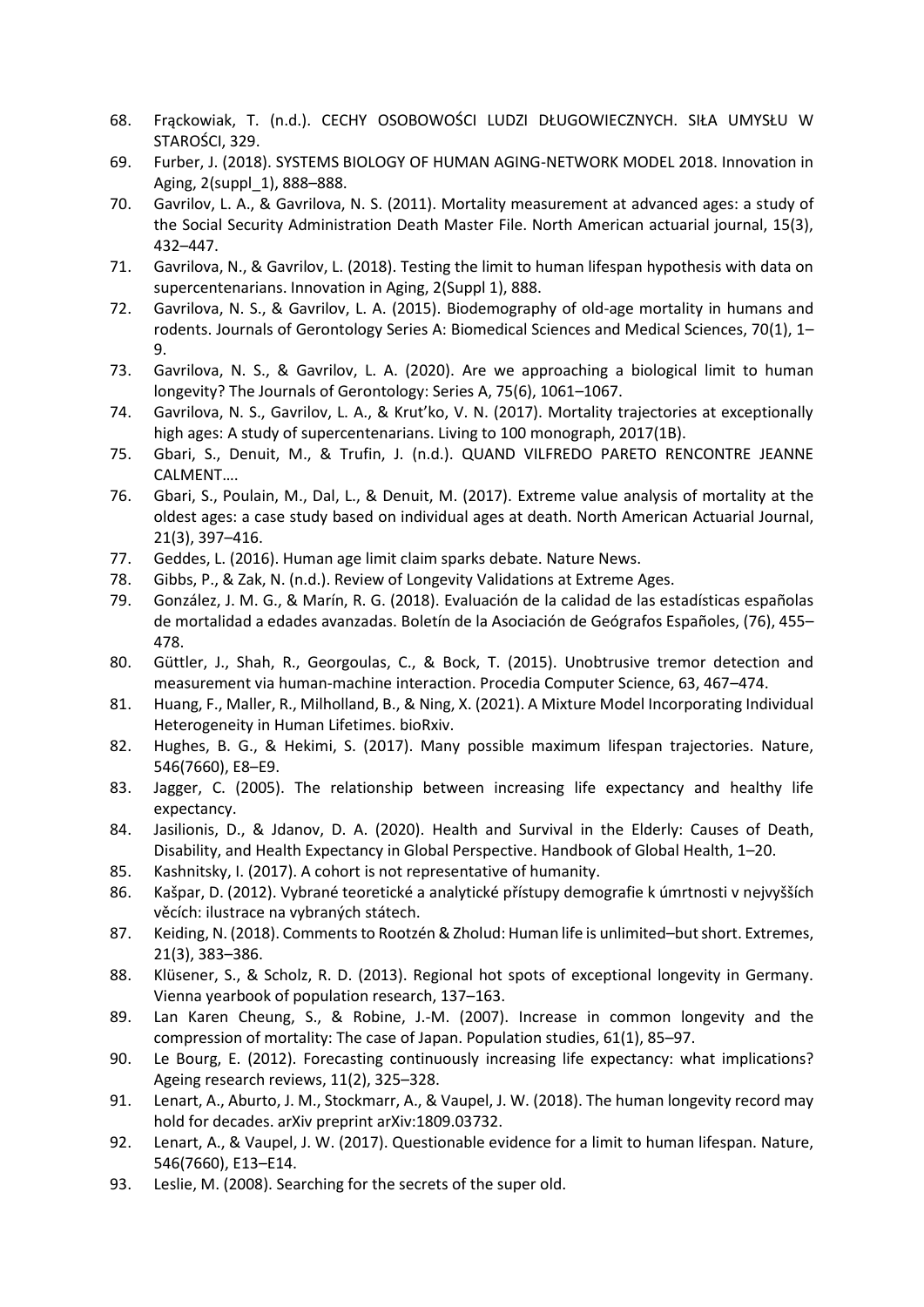- 94. Li, H., Tan, K. S., Tuljapurkar, S., & Zhu, W. (2021). Gompertz law revisited: Forecasting mortality with a multi-factor exponential model. Insurance: Mathematics and Economics, 99, 268–281.
- 95. Maier, H. (n.d.). Bernard Jeune James W. Vaupel.
- 96. Maier, H., Scholz, R., & für demografische Forschung, M. (2003). Aktuelle Sterblichkeitsentwicklungen und extreme Langlebigkeit. CD-ROM "Max-Planck-Gesellschaft, 229–235.
- 97. MESTO, V. S. N., & MESTO, F. Z. Z. V. N. (2015). Celostna obravnava pacienta: Starostnik v zdravstvenem in socialnem varstvu.
- 98. Milholland, B., Dong, X., & Vijg, J. (2017). "Best-Guess" MRAD Provides Robust Evidence for a Limit to Human Lifespan: Reply to de Grey (Rejuvenation Res. 2017; 20: 261–262). Rejuvenation research, 20(5), 437–440.
- 99. Milholland, B., Dong, X., & Vijg, J. (2018). The shortness of human life constitutes its limit. arXiv preprint arXiv:1803.04024.
- 100. Milidonis, A. (2015). Multi-population mortality risk in Asia-Pacific. Available at SSRN 2660691.
- 101. Missov, T. I., & Finkelstein, M. (2011). Admissible mixing distributions for a general class of mixture survival models with known asymptotics. Theoretical population biology, 80(1), 64–70.
- 102. Missov, T. I., & Vaupel, J. W. (2015). Mortality implications of mortality plateaus. siam REVIEW, 57(1), 61–70.
- 103. Mook Weon, B. (2004). Demographic trajectories for supercentenarians. arXiv e-prints, q-bio.
- 104. Muth, E., & Doblhammer, G. (2007). MicMac-Bridging the micro-macro gap in population forecasting Part of Deliverable 18. Future Trends in morbidity and mortality in Europe.
- 105. Nepomuceno, M. R., & Turra, C. M. (2020). The population of centenarians in Brazil: historical estimates from 1900 to 2000. Population and Development Review, 46(4), 813–833.
- 106. Newman, S., & Easteal, S. (2017). The dynamic upper limit of human lifespan. F1000Research, 6.
- 107. Newman, S. J. (2020). Supercentenarian and remarkable age records exhibit patterns indicative of clerical errors and pension fraud. bioRxiv, 704080.
- 108. Ouellette, N., & Bourbeau, R. (2014). Measurement of mortality among centenarians in Canada. Living to 100 Monograph, 17.
- 109. Pearce, M., & Raftery, A. E. (2021). Probabilistic forecasting of maximum human lifespan by 2100 using Bayesian population projections. Demographic Research, 44, 1271–1294.
- 110. Perls, T., Kohler, I. V., Andersen, S., Schoenhofen, E., Pennington, J., Young, R., et al. (2007). Survival of parents and siblings of supercentenarians. The Journals of Gerontology Series A: Biological Sciences and Medical Sciences, 62(9), 1028–1034.
- 111. Perls, T. T. (2006). Characteristics of 32 Supercentenarians.
- 112. Poon, L. W., & Perls, T. T. (2007). The trials and tribulations of studying the oldest old. Annual review of gerontology and geriatrics, 27(1), 1–10.
- 113. Poulain, M. (2011). Exceptional longevity in Okinawa: A plea for in-depth validation. Demographic research, 25, 245–284.
- 114. Poulain, M. (2016). THE FUTURE OF LONGEVITY. Eesti Statistika Kvartalikiri.
- 115. Poulain, M., & Herm, A. (2021). Blue zone. Positive Ageing and Learning from Centenarians: Living Longer and Better.
- 116. Poulain, M., Herm, A., & Pes, G. (2016a). Blue Zones: aires de longévité exceptionnelle de par le monde. Gérontologie et société, 38(3), 55–70.
- 117. Poulain, M., Herm, A., & Pes, G. (2016b). Hot-spots of exceptional longevity around the world. Gerontologie et societe, 38(3), 55–70.
- 118. Robin-Champigneul, F. (2020). Jeanne Calment's Unique 122-Year Life Span: Facts and Factors; Longevity History in Her Genealogical Tree. Rejuvenation research, 23(1), 19–47.
- 119. Robine, J., Cournil, A., Gampe, J., & Vaupel, J. (2005). IDL, the International database on longevity', living to 100 and beyond. Orlando: Society of Actuaries, 493, 51.
- 120. Robine, J.-M. (2007). Extreme longevity and data quality. Annual Review of Gerontology and Geriatrics, 27(1), 151–172.
- 121. Robine, J.-M. (n.d.). Ageing populations: We are living longer lives, but are we healthier?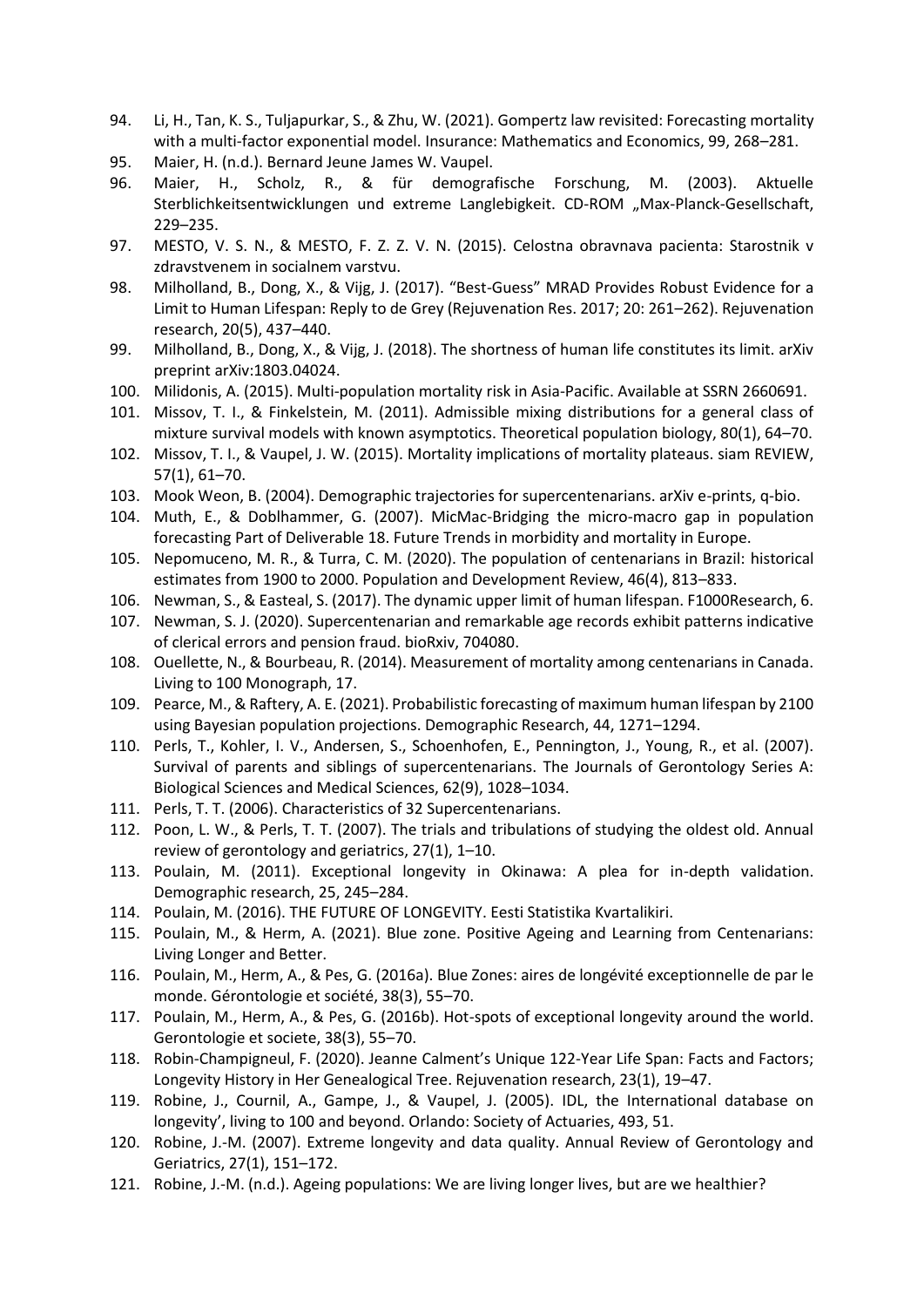- 122. Robine, J.-M., Allard, M., Herrmann, F. R., & Jeune, B. (2019). The real facts supporting Jeanne Calment as the oldest ever human. The Journals of Gerontology: Series A, 74(Supplement\_1), S13–S20.
- 123. Robine, J.-M., Cheung, S. L. K., & Horiuchi, S. (2010). Arthur Roger Thatcher's contributions to longevity research: A Reflexion. Demographic research, 22, 539.
- 124. Robine, J.-M., Jagger, C., & Crimmins, E. M. (2013). Annual Review of Gerontology and Geriatrics, Volume 33, 2013: Healthy Longevity.
- 125. Robine, J.-M., & Saito, Y. (2003). Survival beyond age 100: The case of Japan. Population and Development Review, 29, 208–228.
- 126. Robine, J.-M., Saito, Y., & Jagger, C. (2003). The emergence of extremely old people: the case of Japan. Experimental gerontology, 38(7), 735–739.
- 127. Robine, J.-M., & Vaupel, J. W. (2002). Emergence of supercentenarians in low-mortality countries. North American Actuarial Journal, 6(3), 54–63.
- 128. Rootzén, H., & Zholud, D. (2017). Human life is unlimited–but short. Extremes, 20(4), 713–728.
- 129. Scelzo, A. (2019). The complex journey into longevity: helping the oldest-old to live happier. International psychogeriatrics, 31(11), 1527–1529.
- 130. Segers, J. (2018). Comments on "Human life is unlimited–but short" by H. Rootzén and D. Zholud. Extremes, 21(3), 387–390.
- 131. Sekhar, R., Kumar, P., Minard, C., & Liu, C. (2018). REVERSING AGING BY IMPROVING ENERGETICS, STRENGTH, COGNITION AND INFLAMMATION IN OLDER HUMANS: ROLE OF GLUTATHIONE. Innovation in Aging, 2(suppl\_1), 887–887.
- 132. Siegel, J. (2005). The great debate on the outlook for human longevity: exposition and evaluation of two divergent views. Society of Actuaries.
- 133. Solé-Ribalta, A., & Borge-Holthoefer, J. (2018). Socio-economic constraints to maximum human lifespan. arXiv preprint arXiv:1806.11376.
- 134. Stoev, S. A., & Bhattacharya, S. (2018). Inference on the endpoint of human lifespan and its inherent statistical difficulty. Extremes, 21(3), 391–404.
- 135. Vallin, J. (2020). Why are supercentenarians so frequently found in French Overseas Departments? The cases of Guadeloupe and Martinique. Genus, 76(1), 1–17.
- 136. van Ginneken, J., & van Nimwegen, N. (2011). Oud, ouder,.... oudst. Demos: bulletin over bevolking en samenleving, 27(7), 6–7.
- 137. Vanella, P. (2017). A principal component model for forecasting age-and sex-specific survival probabilities in Western Europe. Zeitschrift für die gesamte Versicherungswissenschaft, 106(5), 539–554.
- 138. Vijg, J., & Le Bourg, E. (2017). Aging and the inevitable limit to human life span. Gerontology, 63(5), 432–434.
- 139. Wróblewska, W. (2012). Długowieczność i zmiany maksymalnego trwania życia—wyzwania dla statystyki. Wiadomości Statystyczne. The Polish Statistician, 57(11), 1–12.
- 140. Wunsch, G. (2011). H. Maier, J. Gampe, JW Vaupel and J.-M. Robine (eds.): Supercentenarians. Demographic Research Monographs. European Journal of Population, 27(4), 517.
- 141. Yan, L., & Denuit, M. (n.d.). Extreme Value Analysis of Mortality at Age Beyond 105.
- 142. Young, R. (2020). If Jeanne Calment Were 122, That Is All the More Reason for Biosampling. Rejuvenation research, 23(1), 48–64.
- 143. Young, R., & Kroczek, W. J. (2020). Age 115+ in the USA: An Update. Exceptional Lifespans, 317.
- 144. Young, Robert D, Desjardins, B., McLaughlin, K., Poulain, M., & Perls, T. T. (2010). Typologies of extreme longevity myths. Current gerontology and geriatrics research, 2010.
- 145. Young, Robert Douglas. (2008). African American longevity advantage: Myth or reality? A racial comparison of supercentenarian data.
- 146. Young, Robert Douglas. (2013). The book that took 300 years to publish.
- 147. Baskakov, V., & Bartunova, A. (2018). Nonparametric estimation of multivariate distribution function from truncated-censored lifetime type data. Actuary, (1), 50-57.